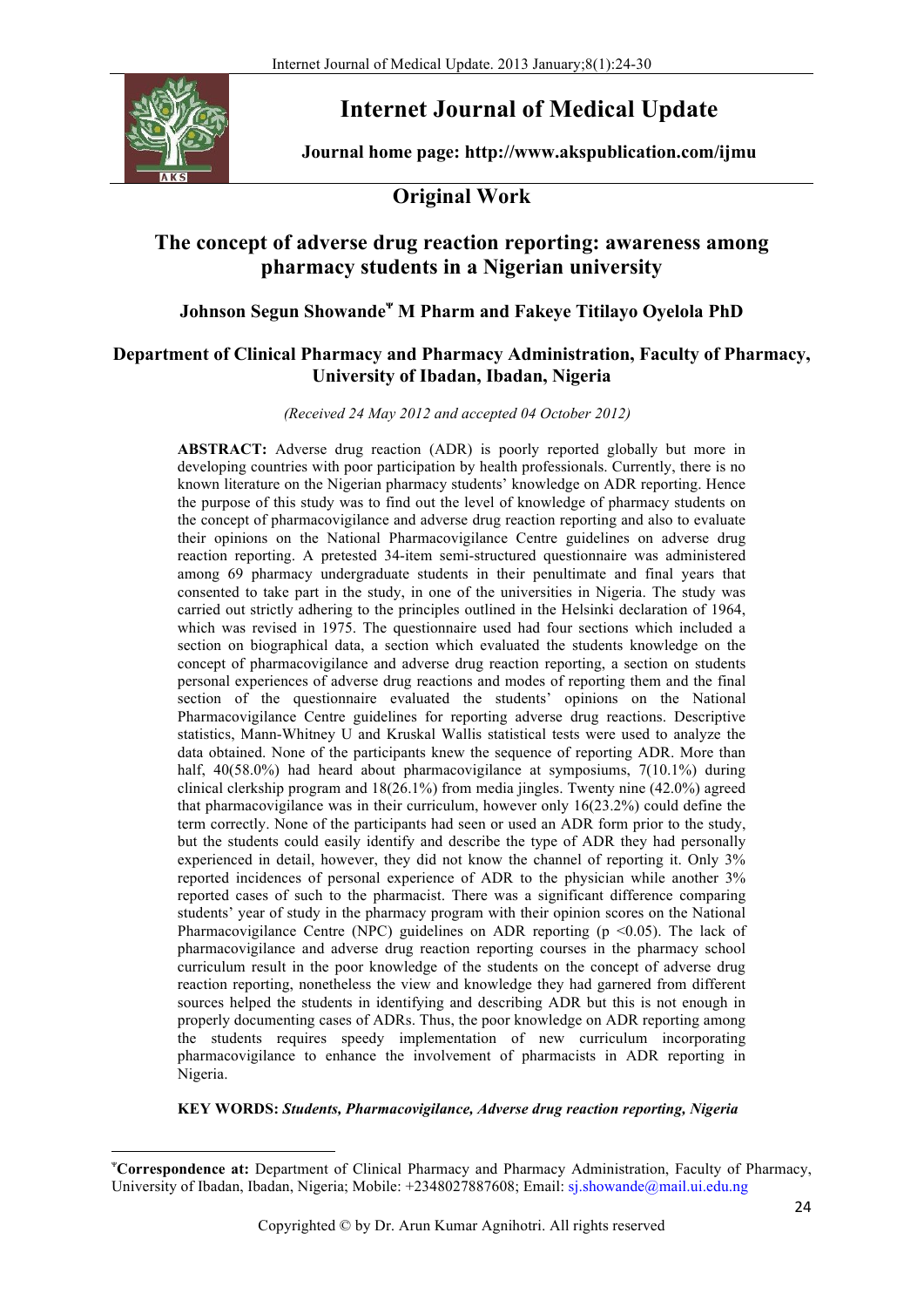#### **INTRODUCTION**

Adverse drug reaction (ADR) is defined by the World Health Organization (WHO) as a response to a drug which is noxious and unintended, and which occurs at doses normally used in man for prophylaxis, diagnosis, or therapy of disease or for the modification of physiologic function**<sup>1</sup>** . It may result from the irrational use of medications<sup>2-1</sup> leading to hospitalization and increased economic burden to individuals and nations**<sup>6</sup>** . Adverse drug reaction has been shown to be the fourth to sixth principal cause of mortality in industrialized nations**<sup>7</sup>** . Despite this, about 95% incidences of ADR go undocumented worldwide**8,9**. However there is a dearth of information on ADR burden in developing countries like Nigeria**<sup>10</sup>**.

For the proper monitoring and reporting of ADR, various countries have set up pharmacovigilance centres responsible for the monitoring of ADRs. The Nigeria National Pharmacovigilance Centre (NPC) established in 2004, is affiliated to the WHO international drug monitoring collaborating centre, Uppsala. One of the objectives of the centre includes creating awareness among health workers of the need to consider ADR reporting as one of their responsibilities**10,11**.

Though, the Nigerian NPC guideline requires all health care workers including traditional medicine practitioners to report all suspected ADR, the few studies carried out in Nigeria showed that health professionals were less involved in the reporting of ADR**10,12,13**. In other studies, pharmacists have been shown to play important part in ADR reporting and other pharmacovigilance activities and were more likely to identify ADRs than other health care workers in various practice settings**14-16**.

Oreagba et al**<sup>12</sup>** reported lack of training or inadequate training as one of the reasons adduced for poor knowledge on ADR reporting among community pharmacists in Nigeria. Another study in Malaysia showed that majority of final year pharmacy students had insufficient knowledge about pharmacovigilance and ADR reporting<sup>1</sup> However, the involvements of pharmacy students in ADR reporting in some cases have contributed to increase in the number of documented ADRs**<sup>18</sup>**.

As intending practitioners, pharmacy students need to be well grounded in pharmacovigilance activity, ADR reporting**15,18,19** and be familiar with their national pharmacovigilance centre guidelines<sup>20,21</sup>. Of the few studies conducted to evaluate students' knowledge and attitude on ADR reporting, none, to the best of our knowledge was available on Nigeria. The aim of this study was therefore to evaluate pharmacy students' knowledge of pharmacovigilance and ADR reporting and to assess their opinions on the NPC guidelines on ADR reporting.

#### **METHODOLOGY**

The study was carried out in September 2011 among pharmacy students in one of the Nigerian Federal Universities, University of Ibadan. Participants were drawn from the penultimate and the final year classes. The study was conducted at the end of the second semester examinations to ensure that all the students in their penultimate and final years had had all their lectures for the session signifying that the 400 level students (students in their penultimate year) were potential final year students while the final year students (500 level students) would soon graduate to be pharmacists. The study was carried out strictly adhering to the principles outlined in the Helsinki declaration of 1964, which was revised in 1975.

The questionnaire, which was the data collection instrument, was pre-tested among lower level pharmacy students and questions like religious affiliations and other professional qualifications were removed as suggested by the pharmacists in academia (lecturers) who reviewed the questionnaire. The results of the pre-test were not included in this study since the participants were not the primary targets of the study.

The questionnaire had four sections which included sections on demographic data, open and close ended questions to assess the level of knowledge of the student on pharmacovigilance and ADR reporting; a section on the personal experiences of the student with ADR and how it was reported while the last section was on ascertaining the participants' opinions on the guidelines for reporting ADRs by the NPC using a Likert scale with five graded responses ranging from strongly disagreed to strongly agreed. The reliability and internal consistency of the scales based on Cronbach alpha coefficient was between 0.7 and 0.8

The 87 students in the two classes were addressed separately on the study date and told the essence of the study and participation was made voluntary. Only 69 students who consented to take part in the study were given the questionnaires to fill.

The data collected were summarized with descriptive statistics: frequency and percentages, to evaluate participants' responses while Mann Whitney U and Kruskal Wallis tests were used to find the association between age, sex and year of study with the participants' opinion scores on the National Pharmacovigilance Centre adverse drug reaction reporting guidelines.

#### **RESULT**

The mean age of the respondents was  $23.42 \pm 2.603$ (years  $\pm$  SD). The response rate was 79.3% and the distribution of the respondents' age, sex and the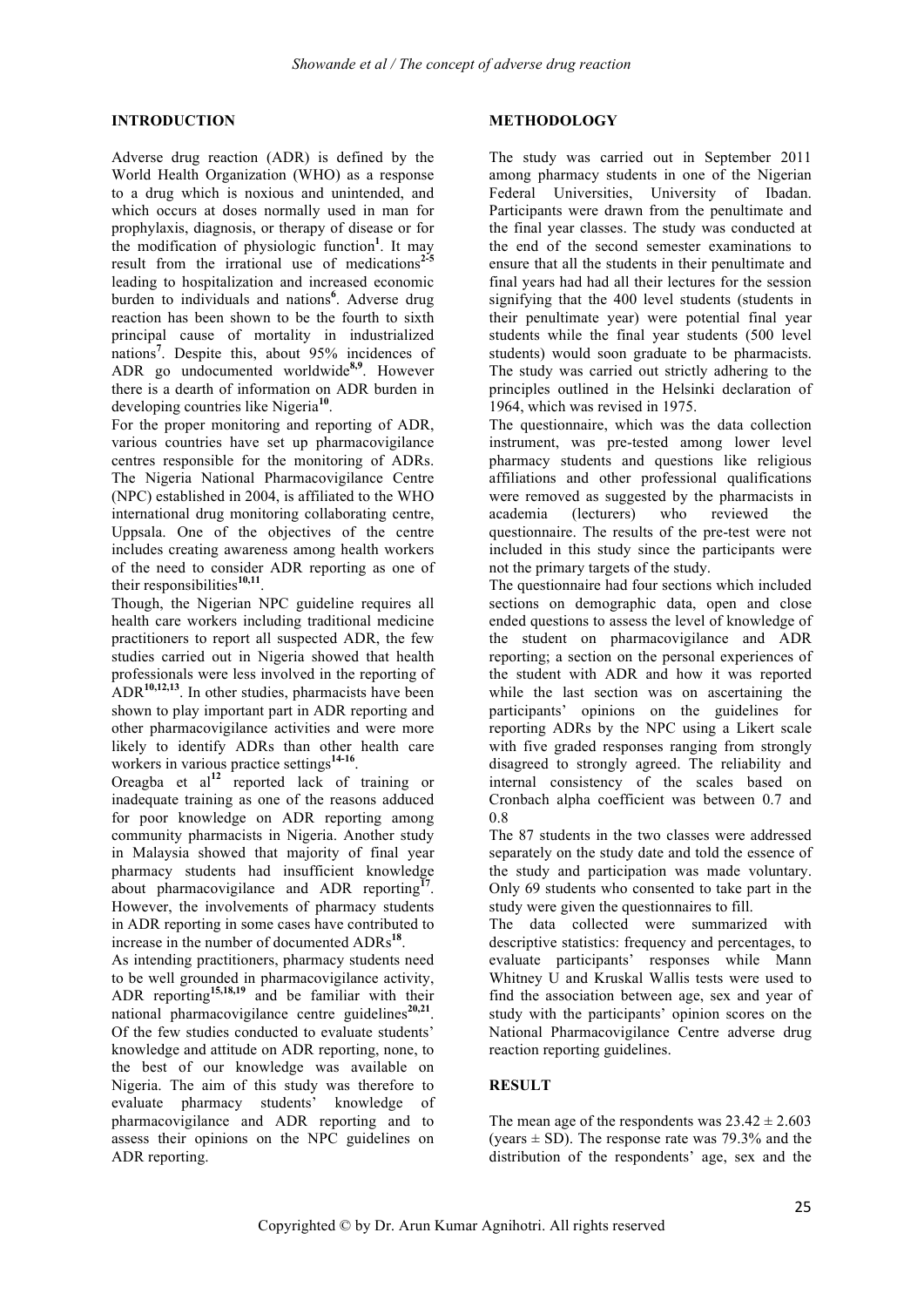year of study are shown in **Table 1**. Among the students surveyed only 1 (1.4%) was married.

|              | Table 1: Demographic distribution of |  |
|--------------|--------------------------------------|--|
| participants |                                      |  |

| Demographic           | Frequency          |
|-----------------------|--------------------|
| variables             | distribution N (%) |
| AGE                   |                    |
| $\leq$ 22 years       | 33 (47.8%)         |
| $23 - 24$ years       | 18 (26.1%)         |
| $\geq$ 25 years       | $18(26.1\%)$       |
| <b>SEX</b>            |                    |
| Male                  | 33 (47.8%)         |
| Female                | 36 (52.2%)         |
| <b>YEAR OF STUDY</b>  |                    |
| Fourth                | 45 (65.2%)         |
| Fifth                 | 24 (34.8%)         |
| <b>MARITAL STATUS</b> |                    |
| Not married           | 68 (98.6%)         |
| Married               | $1(1.4\%)$         |

All the participants had heard of the term "pharmacovigilance" prior to the study but through informal avenues like symposiums 40 (58.0%), student organised seminars, 20 (29.0%), professional magazines 24 (34.8%), internet 12 (17.4%), industrial training posting 9 (13.0%), clinical clerkship posting 7 (10.1%) and National Agency for Food Drug Administration and Control (NAFDAC) media jingles 18 (26.1%) in various combinations. Twenty-nine (42.0%) of the students reported that pharmacovigilance and ADR reporting was in their curriculum. When asked to define pharmacovigilance using a standard definition such as that of the World Health Organization (WHO), 16 (23.2%) defined it correctly, 20 (29.0%) gave wrong definitions while 33 (47.8%) gave incomplete definitions. Some of the participants, 15 (21.7%), claimed to have seen the form used in reporting ADR, but when asked for the colour of the form, only one participant (6.7%) got the colour right. None of the respondent knew what the sequence of reporting ADR was. Likewise, no participant was aware of the WHO causality classification of ADR.

Forty-one (59.4%) of the students who took part in the study had personally experienced ADR prior to

the study. The ADRs experienced include urticaria 16 (39.0%), weakness and dizziness 4(9.8%), nausea and vomiting 3 (7.3%), syncope 2 (4.9%), hyperpigmentation 2 (4.9%), severe headache 2 (4.9%), others include dyskinesia 1 (2.4%), palpitation 1 (2.4%), blurred vision 1 (2.4%), "peeling of the skin"  $1$  (2.4%), insomnia  $1$  (2.4%), tremor 1 (2.4%), dysphagia 1 (2.4%), stomach ache 1 (2.4%), mouth ulcer 1 (2.4%) and erythema multiforme 1 (2.4%). Some of the drugs that were implicated in these ADRs were: chloroquine 12 (29.3%), sulphadoxine-pyrimethamine 7 (12.2%), artemether-lumefantrine 4 (9.8%), cotrimoxazole 3 (7.3%), tramadol 2 (4.9%), and sulphamethoxazole 2 (4.9%). Other drugs were: amoxicillin  $1(2.4\%)$ . amodiaquine 1 (2.4%), artesunate-amodiaquine 1 (2.4%), propranolol 1 (2.4%), artesunate 1(2.4%), erythromycin 1 (2.4%), amoxicillin-clavulanic acid 1 (2.4%), diclofenac 1 (2.4%), cyproheptadine 1 (2.4%), ferrous gluconate 1 (2.4%), amodiaquinesulphadoxine-pyrimethamine 1 (2.4%), pyrimethamine-sulphametopyrazine (Metakelfin®) 1 (2.4%) and metronidazole 1 (2.4%).

The onset of action of these ADRs as experienced by the students varied from immediately after the administration of the drug, less than an hour, 1 (2.4%); to few hours after the administration of drug, less than 24 hours, 29 (70.7%) and days after the administration of the drug, more than a day, 11  $(26.8\%)$ . Twenty-three  $(56.1\%)$  of those who had personally experienced a form of ADR prior to the study reported the incidence to their parents 17  $(73.9\%)$ , physicians 3  $(13.0\%)$  and pharmacists 3 (13.0%). These ADRs were alleviated by stopping the intake of the medication in twelve (29.3%) of the participants. Sixteen (39.1%) took another medication for the relief of the ADR, while 11 (26.8%) did not stop their medication but waited for the ADR to wear off. Other respondents, 2 (4.9%), could not remember what action they took. None of the ADRs experienced caused death but 5 (12.2%) of those who experienced ADR were hospitalized as a result of the ADR.

Though the participants in this study were unaware of the existence of national pharmacovigilance center guidelines on adverse drug reaction reporting, the final year students' opinions agreed more with some of the guidelines such as nurses, traditional medicine practitioners or any health care worker engaging in reporting adverse drug reactions (**Table 2**). However, there were significant differences in the association of the students' year of study with the participants' opinion scores on the NPC guidelines on ADR reporting  $(p<0.05)$  while there were no significant differences in the association of age and sex with the participants' opinion scores on the national pharmacovigilance center adverse drug reaction reporting guidelines p>0.05 (**Table 3**).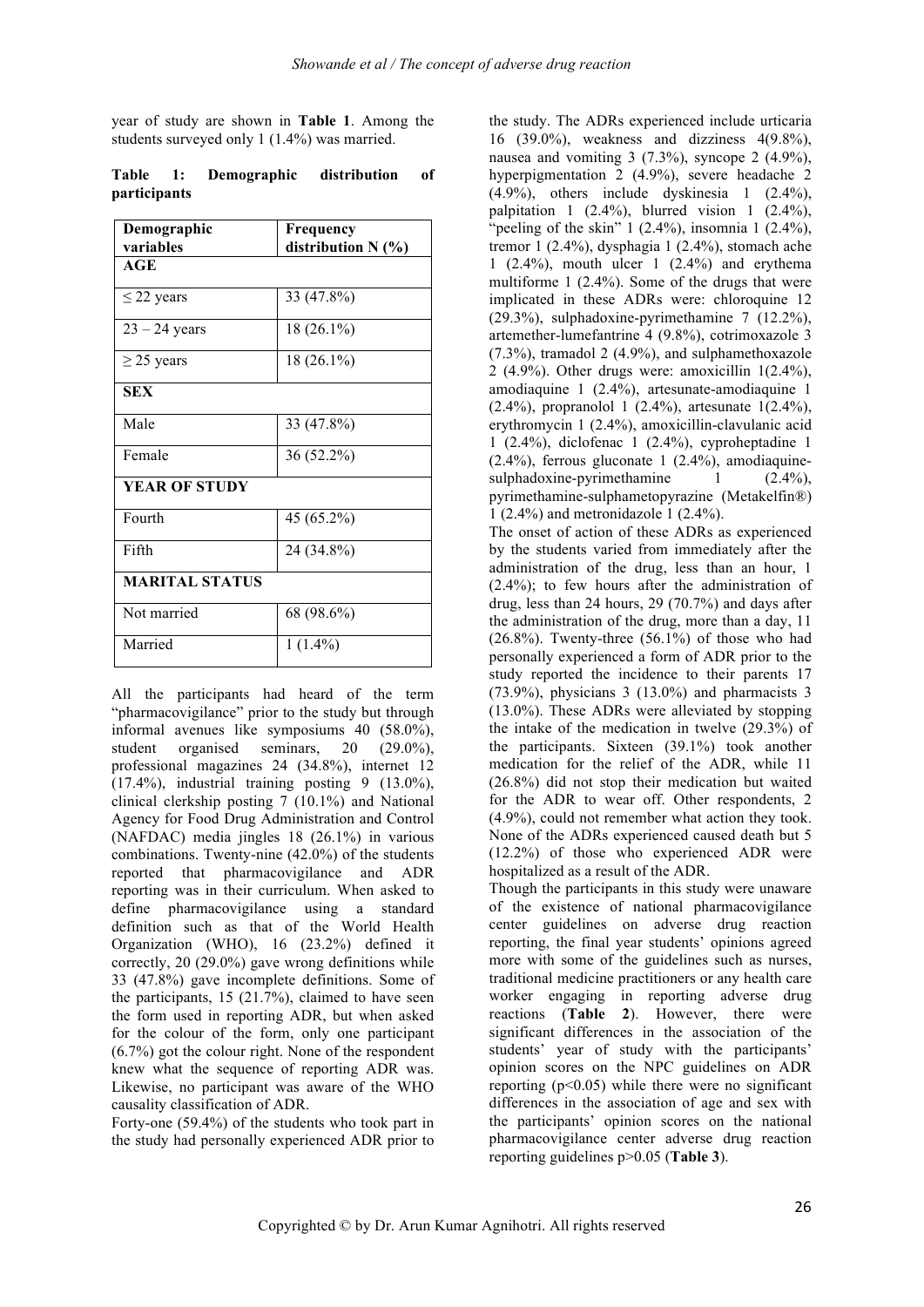|                                                 | Strongly                     | <b>Disagree</b>          | Undecided    | Agree        | Strongly     |  |  |  |
|-------------------------------------------------|------------------------------|--------------------------|--------------|--------------|--------------|--|--|--|
|                                                 | disagree                     | $N(\%)$                  | N(%          | $N(\%)$      | agree        |  |  |  |
|                                                 | N(%                          |                          |              |              | $N(\%)$      |  |  |  |
| Who should report ADR?                          |                              |                          |              |              |              |  |  |  |
| Physicians                                      | -                            | $1(1.4\%)$               | $1(1.4\%)$   | $29(42.0\%)$ | $38(55.1\%)$ |  |  |  |
| Pharmacists                                     |                              |                          | $1(1.4\%)$   | $8(11.6\%)$  | $60(87.0\%)$ |  |  |  |
| Dentists                                        | $3(4.3\%)$                   | $3(4.3\%)$               | $18(26.1\%)$ | $20(29.0\%)$ | 25(36.2%)    |  |  |  |
| <b>Nurses</b>                                   | $4(5.8\%)$                   | $5(7.2\%)$               | $11(15.9\%)$ | 25 (36.2%)   | 24 (34.8%)   |  |  |  |
| Traditional medicine practitioners              | 16 (23.2%)                   | $6(8.7\%)$               | 24 (34.8%)   | $9(13.0\%)$  | $14(20.3\%)$ |  |  |  |
| Any health provider                             | $10(14.5\%)$                 | $5(7.2\%)$               | $18(26.1\%)$ | 13 (18.8%)   | $23(33.3\%)$ |  |  |  |
| What are the basic principles of reporting ADR? |                              |                          |              |              |              |  |  |  |
| Timeliness of reporting ADR                     |                              | $\overline{\phantom{a}}$ | $5(7.2\%)$   | $23(33.3\%)$ | $41(59.4\%)$ |  |  |  |
| Reliability of suspect judgement                | $\blacksquare$               | $\blacksquare$           | $6(8.7\%)$   | 22 (31.9%)   | 41 (59.4%)   |  |  |  |
| Completeness of report                          | $\blacksquare$               | $\blacksquare$           | $3(4.3\%)$   | 19(27.5%)    | $47(68.1\%)$ |  |  |  |
| Steps in assessing possible drug related ADR    |                              |                          |              |              |              |  |  |  |
| Medical and drug history should be taken        | $\qquad \qquad \blacksquare$ | $\overline{\phantom{a}}$ | $4(5.8\%)$   | 29 (42.0%)   | $36(52.2\%)$ |  |  |  |
| Other causes of ADR should be considered e.g.   |                              |                          | $7(10.1\%)$  | 24 (34.8%)   | 38 (35.1%)   |  |  |  |
| disease, food, herbs                            |                              |                          |              |              |              |  |  |  |
| Drug related causes should be considered for    |                              | $2(2.9\%)$               | $8(11.6\%)$  | 35 (50.7%)   | 24 (34.8%)   |  |  |  |
| ADR that is a new medical problem               |                              |                          |              |              |              |  |  |  |
| Thorough physical and medical examinations      | $\overline{a}$               | $1(1.4\%)$               | $3(4.3\%)$   | $35(50.7\%)$ | $30(43.5\%)$ |  |  |  |
| should be carried out if necessary              |                              |                          |              |              |              |  |  |  |
| Establishing onset of ADR is important          | $1(1.4\%)$                   | $1(1.4\%)$               | $8(11.6\%)$  | $27(39.1\%)$ | $32(46.4\%)$ |  |  |  |
| Determination of the effect of dechallenge and  | $1(1.4\%)$                   |                          | 24 (34.8%)   | $28(40.6\%)$ | $16(23.2\%)$ |  |  |  |
| rechallenge                                     |                              |                          |              |              |              |  |  |  |
| Cross checking the pharmacology of the drug     | $\overline{a}$               |                          | $9(13.0\%)$  | $31(44.9\%)$ | $29(42.0\%)$ |  |  |  |

**Table 2: Participants' opinions on some NPC ADR guidelines**

NPC – National Pharmacovigilance Centre, ADR – Adverse Drug Reaction

## **Table 3: Association between demographic characteristics and participants' opinion scores on some NPC ADR reporting guidelines**

| Demographic variables                                                                                                                                  | <b>Total opinion scores for:</b> |                   |                                    |                 |                                        |                 |  |
|--------------------------------------------------------------------------------------------------------------------------------------------------------|----------------------------------|-------------------|------------------------------------|-----------------|----------------------------------------|-----------------|--|
|                                                                                                                                                        | Who should report ADR?           |                   | <b>Principles of reporting ADR</b> |                 | <b>Steps in assessing possible ADR</b> |                 |  |
|                                                                                                                                                        | $\overline{N}$ (Mean rank)       |                   | N (Mean rank)                      |                 | N (Mean rank)                          |                 |  |
| AGE                                                                                                                                                    |                                  |                   |                                    |                 |                                        |                 |  |
| $\leq$ 22 years                                                                                                                                        | 33 (34.80)                       | $0.656^{\rm a}$   | 33 (35.97)                         | $0.597^{\rm a}$ | 33 (36.22)                             | $0.869^{\rm a}$ |  |
| $23 - 24$ years                                                                                                                                        | 18 (38.22)                       |                   | 18 (31.22)                         |                 | 18 (33.56)                             |                 |  |
| $\geq$ 25 years                                                                                                                                        | 18 (32.14)                       |                   | 18 (37.00)                         |                 | 18 (34.03)                             |                 |  |
| <b>SEX</b>                                                                                                                                             |                                  |                   |                                    |                 |                                        |                 |  |
| Male                                                                                                                                                   | 33 (30.97)                       | $0.108^{p}$       | 33 (34.76)                         | $0.918^{b}$     | $\overline{33(31.56)}$                 | $0.170^{6}$     |  |
| Female                                                                                                                                                 | 36(38.69)                        |                   | 36(35.22)                          |                 | 36(38.15)                              |                 |  |
| Year of study                                                                                                                                          |                                  |                   |                                    |                 |                                        |                 |  |
| Fourth                                                                                                                                                 | 45(29.23)                        | 0.01 <sup>b</sup> | 45 (31.47)                         | $0.031^{b}$     | 45 (29.90)                             | $0.004^b$       |  |
| Fifth                                                                                                                                                  | 24(45.81)                        |                   | 24 (41.63)                         |                 | 24 (44.56)                             |                 |  |
| <sup>a</sup> Kruskall Wallis test, <sup>b</sup> Mann-Whitney U test, $P \le 0.05$ was considered significant. NPC – National Pharmacovigilance Centre, |                                  |                   |                                    |                 |                                        |                 |  |

ADR – Adverse Drug Reaction

#### **DISCUSSION**

Less than half of the participants in this study were not clearly sure if pharmacovigilance was one of the courses listed in their curriculum, showing that the students were not familiar with the contents of their curriculum. The current course outline, as listed by the Pharmacists Council of Nigeria (PCN) which is the regulatory body for pharmacy education and practice in Nigeria, did not contain pharmacovigilance as a course**<sup>22</sup>**. In addition, the University students' prospectus handbook which lists the course outlines at various stages of the undergraduate study did not contain pharmacovigilance or ADR reporting as a topic**<sup>23</sup>**. These may explain why the course was not taught to the students. Furthermore, the participants had heard about pharmacovigilance and ADR reporting through informal means like seminars, professional magazines, and during clerkship training but not through formal classroom lectures. At a stakeholders meeting in 2008 between pharmacy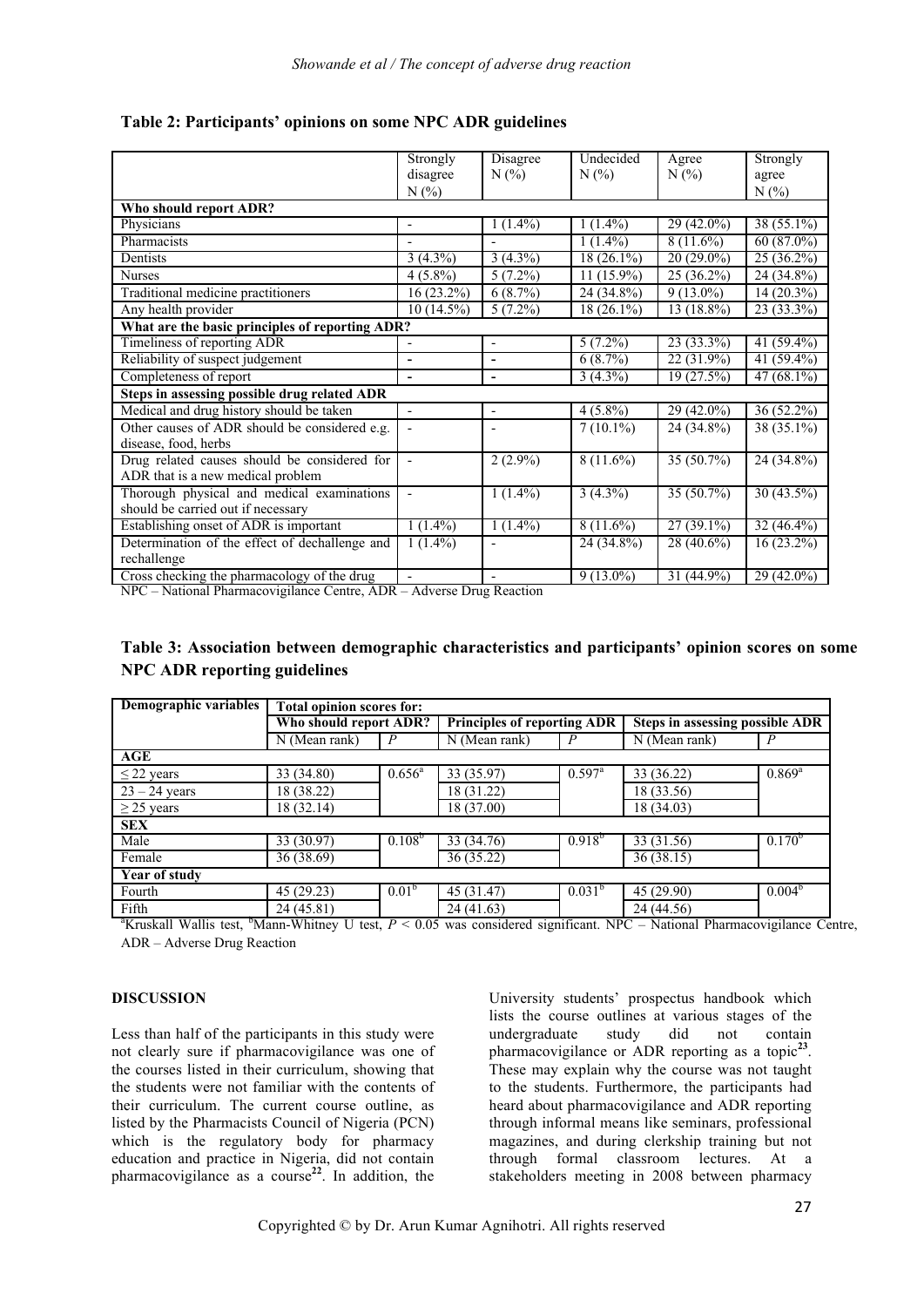professionals and the representative of the Minister of Health in Nigeria, the Doctor of Pharmacy (Pharm. D) programme for pharmacy students was adopted. New courses including pharmacovigilance were to be introduced<sup>24</sup>, but up till the time of this study the new curriculum had not been implemented in twelve out of the thirteen pharmacy schools in the country. Nigerian pharmacy students are not the only one not well trained in ADR reporting. A study showed that the medical school curriculum was lacking in pharmacovigilance courses**<sup>25</sup>**.

Students in the fourth and final years showed deficiency in knowledge on pharmacovigilance activities since only one quarter of the participants could define pharmacovigilance correctly according to the World Health Organisation definition**1,26**. None of the participants in the study had used a copy of the ADR-reporting form prior to the study. All the participants agreed that they do not know how to go about processing and documenting ADR report. This lack of adequate knowledge could translate to inadequate or lack of participation of these students in reporting ADR when they eventually become pharmacists. This may be one of the reasons why a study conducted among community pharmacists in Lagos, Nigeria, on knowledge and attitude to ADR reporting showed poor knowledge and participation in pharmacovigilance activities**<sup>12</sup>**. Nonetheless, poor knowledge in pharmacovigilance activities is not restricted to pharmacists and pharmacy students, medical students and physicians also showed the same trend as reported by Okezie & Olufunmilayo**<sup>13</sup>** where less than one third of the physicians surveyed in a city in Nigeria had ever reported an ADR. Ohaju-Obodo & Iribhogbe**<sup>27</sup>** also observed that more than three-quarters of resident doctors in another major city in Nigeria had inadequate knowledge about pharmacovigilance. Another survey among medical students in France showed that majority lacked knowledge of pharmacovigilance**<sup>28</sup>** and in a northern Italian district it was observed that physicians have little knowledge on ADRs and their reporting systems**<sup>29</sup>**. The reasons given were lack of knowledge that ADR reporting forms were available and ignorance of the reporting procedure.

A deficiency in ADR reporting is poor-reporting**<sup>30</sup>** even though this is a worldwide phenomenon; ADRs are much more under-reported in Nigeria**<sup>31</sup>**. This stems from lack of knowledge of professionals on pharmacovigilance activities and ADR reporting procedures as evidenced by various studies**12,13,27,31**, and also noticed in the present study. Between 2004 and 2008 only 672 cases of ADR had been reported in Nigeria<sup> $32$ </sup>, a country with a population of 150 million.

Participants who had reported personally experienced ADRs to pharmacists and physicians

were grossly low. This may be due to lack of awareness about the appropriate persons to report ADR to. The students showed good familiarity with what an ADR is. They easily described the types of ADR they had experienced and were able to identify the medications responsible. They were also able to identify the onset of the ADR and what was done to alleviate or stop the ADR. These knowledge are partly needed in conducting detail ADR reporting, however, the participants could not utilize this knowledge to conduct proper ADR report since it was not part of their curriculum. As stated by Nwokike<sup>10</sup> in his study that attention should shift from spontaneous reporting by health care workers to self-report or patient initiated reporting of ADRs; encouraging pharmacy students to self report incidences of personal experiences of ADR may motivate them into engaging in pharmacovigilance activities after graduation.

Probably based on the little knowledge the students had acquired from various sources on pharmacovigilance activities and related courses, the final year students' opinions on the national pharmacovigilance centre guidelines on adverse drug reaction reporting agreed more with some contents of the guidelines, though they were not aware of the existence of such guidelines prior to the study but were slightly more informed than the participants in the penultimate year.

#### **CONCLUSION**

Non inclusion of pharmacovigilance and ADR reporting in the pharmacy curriculum is probably ascribed with deficiency in knowledge of undergraduate pharmacy students in Nigeria on ADR reporting and other pharmacovigilance activities. As future pharmacy practitioners, pharmacy students need to be well grounded in pharmacovigilance activities to reduce the incidence of ADR under-reporting. Pharmacists Council of Nigerian in conjunction with the Nigerian University Commission should ensure the speedy implementation of the new curriculum which includes courses like pharmacovigilance to equip and encourage future participation of pharmacists in pharmacovigilance activities.

#### **ACKNOWLEDGEMENT**

The authors wish to thank the students who participated in this study.

#### **REFERENCES**

- 1. Requirements for adverse reaction reporting. Geneva, Switzerland: World Health Organization. 1975.
- 2. Pouyanne P, Haramburu F, Imbs JL, et al. Admissions to hospital caused by adverse drug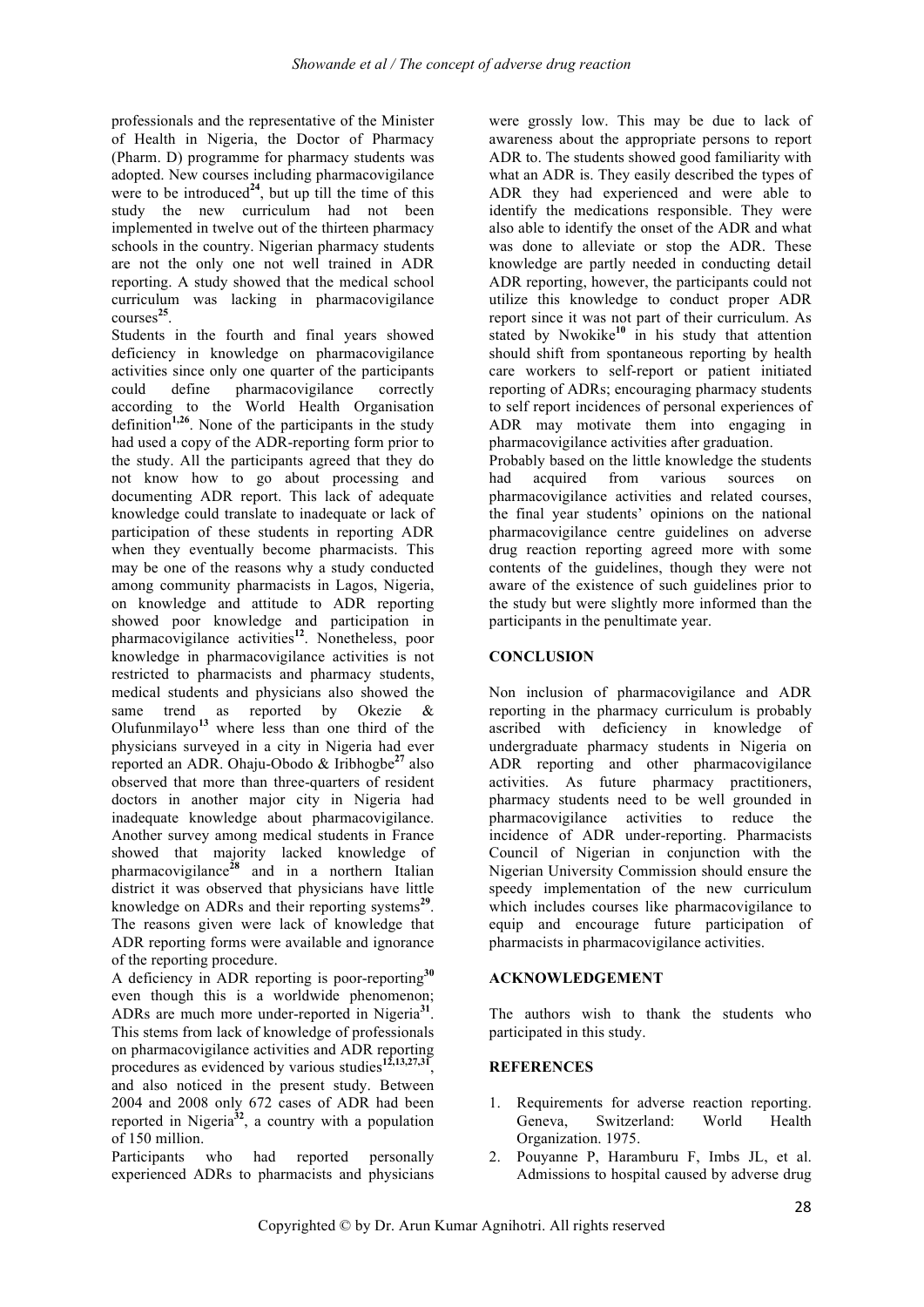reactions: cross-sectional incidence study. French Pharmacovigilance Centres. *Br Med J*. 2000;320(7241):1036.

- 3. Hallas J, Harvard B, Gram LF, et al. Drug related hospital admissions: the role of definitions and intensity of data collection and possibility of prevention. *J Intern Med*. 1990;228(2):83-90.
- 4. Odusanya OO, Oyediran MA. Rational drug use at the primary health care centres in Lagos, Nigeria. *Nigerian Quart J Hosp Med*. 2000;10:4-7.
- 5. Akinyede AA, Mabadeje AFB, Aliu MO. A comparative study of patterns of prescription of antibiotics in two health centres in Lagos. *J Nig Infect Cont Assoc*. 2000;3:20-3.
- 6. Lundkvist J, Jönsson B. Pharmacoeconomics of adverse drug reactions. *Fundam Clin Pharmacol*. 2004;18(3):275-80.
- 7. Lazarou J, Pomeranz BH, Corey PN. Incidence of adverse drug reactions in hospitalized patients: a meta-analysis of prospective studies. *JAMA*. 1998;279(15):1200-5.
- 8. Institute of Medicine (US). To err is human: Building a Safer health system. Kohn LT, Corrigan JM, Donaldson MS, eds. Washington: The Institute; 2000. (http://www.nap.edu/books/0309068371/html/ - accessed on December 4th 2011)
- 9. Fletcher AP. Spontaneous adverse drug reporting versus event monitoring: a comparison. *J R Soc Med*. 1991; 84:341-4.
- 10. Nwokike J. Monitoring Adverse Drug Reaction in the public health programs: the case of the Nigeria TB program. 2008. (Available at www.www.apps.who.int/medicinedocs/docum ents/s18400en/s18400en.pdf accessed 12th December, 2011)
- 11. National Pharmacovigilance centre, NAFDAC, Nigeria. Safety of medicines in Nigeria: A guide for detecting and reporting adverse drug reactions – why health professionals must act. (http://www.nafdacnigeria.org/pharmacovigila nce.html - accessed on 15th December, 2011)
- 12. Oreagba A, Ogunleye OJ, Olayemi SO. The knowledge, perceptions and practice of pharmacovigilance amongst community pharmacists in Lagos state, south west Nigeria. *Pharmacoepidemiol Drug Saf*. 2011;20(1):30- 5.
- 13. Okezie EO, Olufunmilayo F. Adverse drug reactions reporting by physicians in Ibadan, Nigeria. *Pharmacoepidemiol Drug Saf*. 2008;17(5):517-22
- 14. Thompson A, Osgood T, Ragucci K. Patient care interventions by pharmacy students in the intensive care unit. *Am J Health Syst Pharm*. 2007;64(17):1788-9.
- 15. Sears E, Generali J. Adverse drug reaction and medication error reporting by pharmacy students. *Ann Pharmacotherapy*. 2005;39(3):452-9.
- 16. van Grootheest AC, de Jong-van den Berg LT. The role of hospital and community pharmacists in pharmacovigilance. *Res Social Adm Pharm*. 2005;1(1):126-33.
- 17. Elkalmi RM, Hassali MA, Izham MI, et al. Pharmacy students' knowledge and perception about pharmacovigilance in Malaysian public universities. *Am J Pharm Educ*. 2011;75(5):96.
- 18. Birdwell SW, Sullivan DL, Grauer DW, et al. Pharmacy students' knowledge of medicationerror reporting. *Am J Health Syst Pharm*. 2003;60(10):1054-5.
- 19. Sullivan KM, Spooner LM. Adverse-drugreaction reporting by pharmacy students in a teaching hospital. *Am J Health Syst Pharm*. 2008;65(12):1177-9
- 20. Vallano A, Cereza G, Pedros C, et al. Obstacles and solutions for spontaneous reporting of adverse drug reactions in the hospital. *Br J Clin Pharmacol*. 2005;60(6):653-8.
- 21. Backstrom M, Mjorndal T, Dahlqvist R. Under-reporting of serious adverse drug reactions in Sweden. *Pharmacoepidemiol Drug Saf*. 2004;13(7):483-7.
- 22. Pharmacists Council of Nigeria. Benchmark and Minimum Academic Standard – Pharmaceutical Sciences. (http://www.pcnng.org/Benchmark%20and%2 0Minimum%20Academic%20Standard-Pharmaceutical%20Sciences.pdf – accessed on December 15th 2011)
- 23. Faculty of pharmacy, University of Ibadan Prospectus 2004-2006. 1st ed. Publisher: Faculty of Ibadan, University of Ibadan. Nigeria.
- 24. Stakeholders meet on Pharm D programme. A publication of the office of the executive secretary 19th February 2007;2(8): (available online at a state of  $\alpha$  at  $\alpha$ http://www.nuc.edu.ng/Bulletins/Monday%20 Bulletin%20of%2019%20FEBRARY%202007 .pdf Accessed on 30th January, 2012)
- 25. Shankar P, Subish P, Mishra P, et al. Teaching pharmacovigilance to medical students and doctors. *Indian J Pharmacol*. 2006;38:316-9.
- 26. Safety Monitoring of Medicinal Products: Guidelines for Setting Up and Running a Pharmacovigilance Centre. WHO 2000, The Uppsala Monitoring centre. (available at http://apps.who.int/medicinedocs/en/d/Jh2934e /3.html - accessed on December 15th 2011)
- 27. Ohaju-Obodo JO, Iribhogbe OI. Extent of pharmacovigilance among resident doctors in Edo and Lagos states of Nigeria.